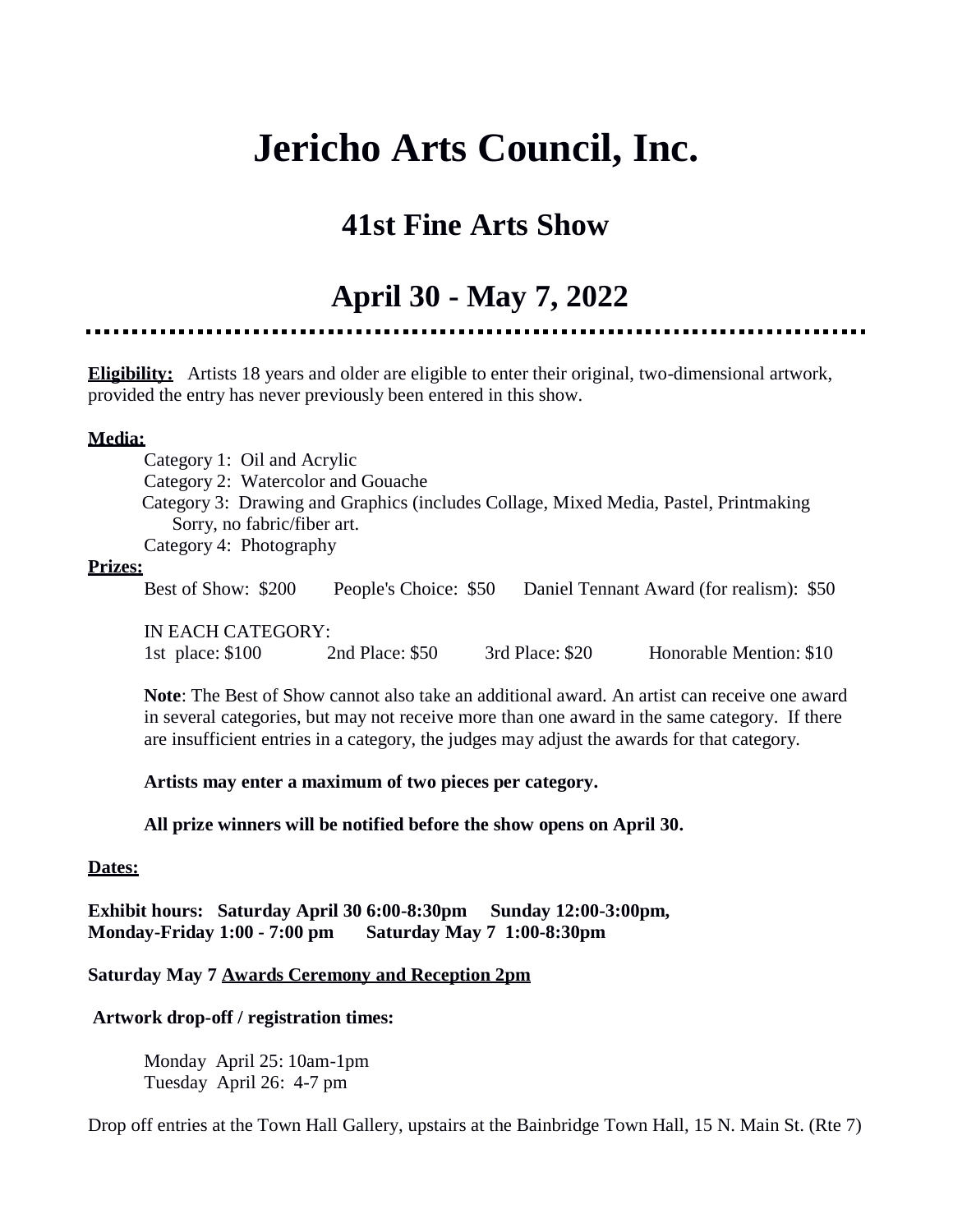## **SAVE TIME AND MONEY Pre-Register by mailing your entry forms and fees to: Elise Craver at 5 Highland Ave., Afton, NY 13730 Questions: call or text 607-222-1839**

#### **Pre-registrations must be received (by mail) by April 15, 2022.**

#### **Entry fees:**

**Pre-registration:** \$12 for the first piece in each category, \$10 for the second piece in each category. **Registration at time of drop-off**: \$14 for the first piece in each category, \$12 for the second piece.

**Preregistrations must be received by April 15 in order to be eligible for the pre-registration discounted fee. Registrations received on or after April 17 will be charged the full registration fee.**

**Checks may be made out to the Jericho Arts Council.**

**Artwork must be properly wired for hanging.** Framing will be considered by judges as part of the overall presentation of the work. Work not properly wired for hanging may not be included in the show. (No saw-tooth hangers please.)

**Identification:** The Artist's Copy of the entry form (provided in this prospectus) must be attached securely to the back of every piece.

**A "Family Style" Show:** Artwork containing nudity or deemed offensive will be rejected at the discretion of the coordinator and judges.

**Liability:** The Jericho Arts Council, Inc. disclaims responsibility for any loss or damage to artwork entered in the show, as all entries will be handled with reasonable care. Registration of artwork will imply agreement with this disclaimer.

**Sale of artwork:** We cannot sell for you, but will notify you of someone's interest. All pieces must remain on display until after the reception on May 7. The artist is responsible for removal of all entries, sold or not. The Jericho Arts Council asks a 15% commission on any work sold.

**Removal of art:** Artists may remove their work after the 2pm reception on May 7. There is a concert in the Theatre that evening. If you are able to leave your artwork in the Gallery till Sunday, someone will be there from 11am-1pm for pick-up.

Please present a note at registration if your work is to be removed by someone other than yourself. No artwork may be removed before the end of the awards ceremony.

#### **Judges:** TBA

Please visit our website for information about our judges: [www.jerichoarts.com.](http://www.jerichoarts.com/)

*Thank you! We're looking forward to seeing you at the Jericho Arts Council's 2022 Fine Arts Show!*